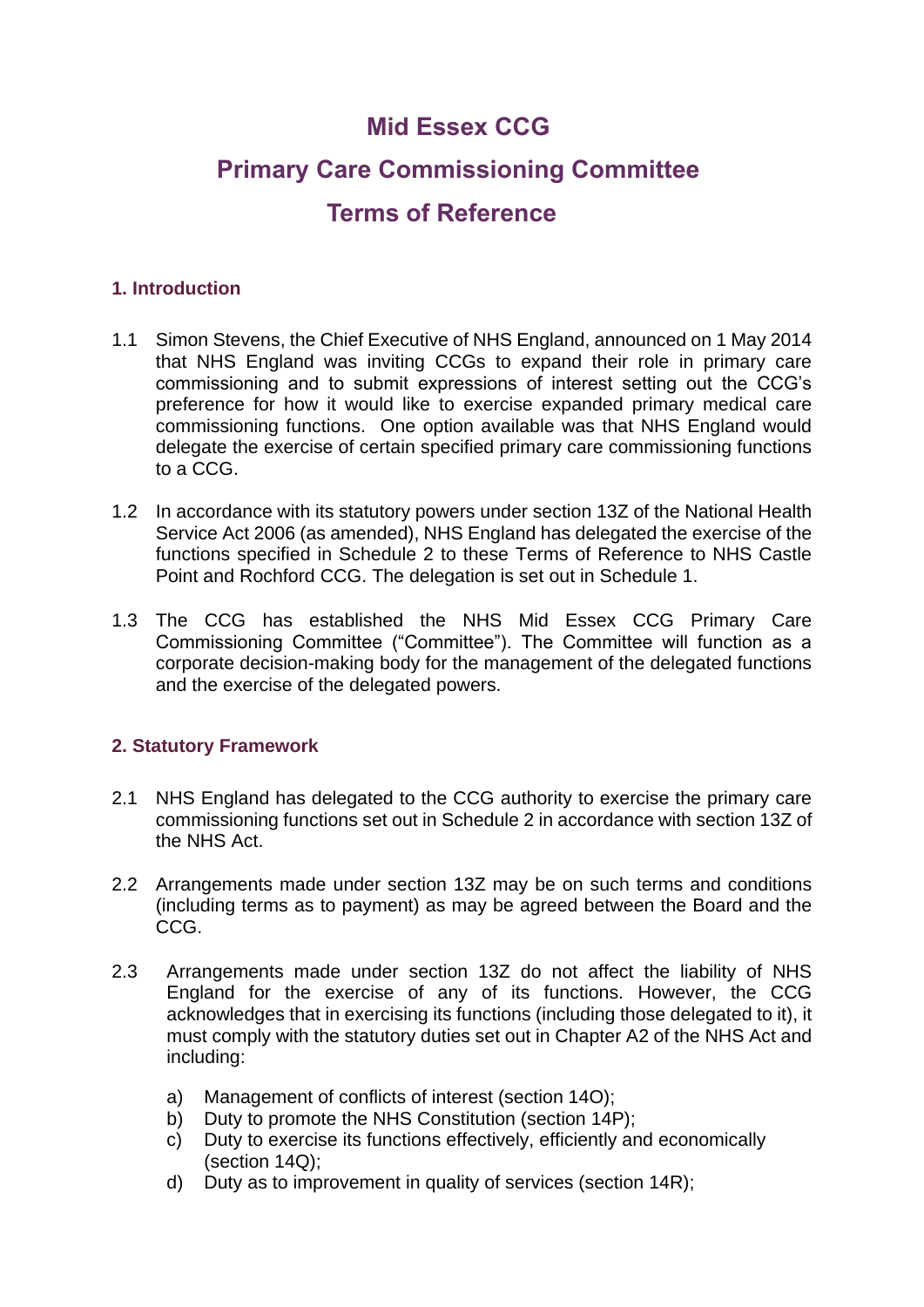- e) Duty in relation to quality of primary medical services (section 14S);
- f) Duties as to reducing inequalities (section 14T);
- g) Duty to promote the involvement of each patient (section 14U);
- h) Duty as to patient choice (section 14V);
- i) Duty as to promoting integration (section 14Z1);
- j) Public involvement and consultation (section 14Z2).
- 2.4 The CCG will also need to specifically, in respect of the delegated functions from NHS England, exercise these in accordance with the relevant provisions of section 13 of the NHS Act.
- 2.5 The Committee is established as a committee of the Governing Body in accordance with Schedule 1A of the "NHS Act".
- 2.6 The members acknowledge that the Committee is subject to any directions made by NHS England or by the Secretary of State.

# **3. Role of the Committee**

- 3.1 The Committee has been established in accordance with the above statutory provisions to enable the members to make collective decisions on the review, planning and procurement of primary care services in mid Essex, under delegated authority from NHS England.
- 3.2 In performing its role the Committee will exercise its management of the functions in accordance with the agreement entered into between NHS England and mid Essex CCG, which will sit alongside the delegation and terms of reference.
- 3.3 The functions of the Committee are undertaken in the context of a desire to promote increased co-commissioning to increase quality, efficiency, productivity and value for money and to remove administrative barriers.
- 3.4 The role of the Committee shall be to carry out the functions relating to the commissioning of primary medical services under section 83 of the NHS Act.
- 3.5 This includes the following:
	- GMS, PMS and APMS contracts (including the design of PMS and APMS contracts, monitoring of contracts, taking contractual action such as issuing branch/remedial notices, and removing a contract);
	- Newly designed enhanced services ("Local Enhanced Services" and "Directed Enhanced Services");
	- Design of local incentive schemes as an alternative to the Quality Outcomes Framework (QOF);
	- Decision making on whether to establish new GP practices in an area;
	- Approving practice mergers; and
	- Making decisions on 'discretionary' payments (e.g., returner/retainer schemes).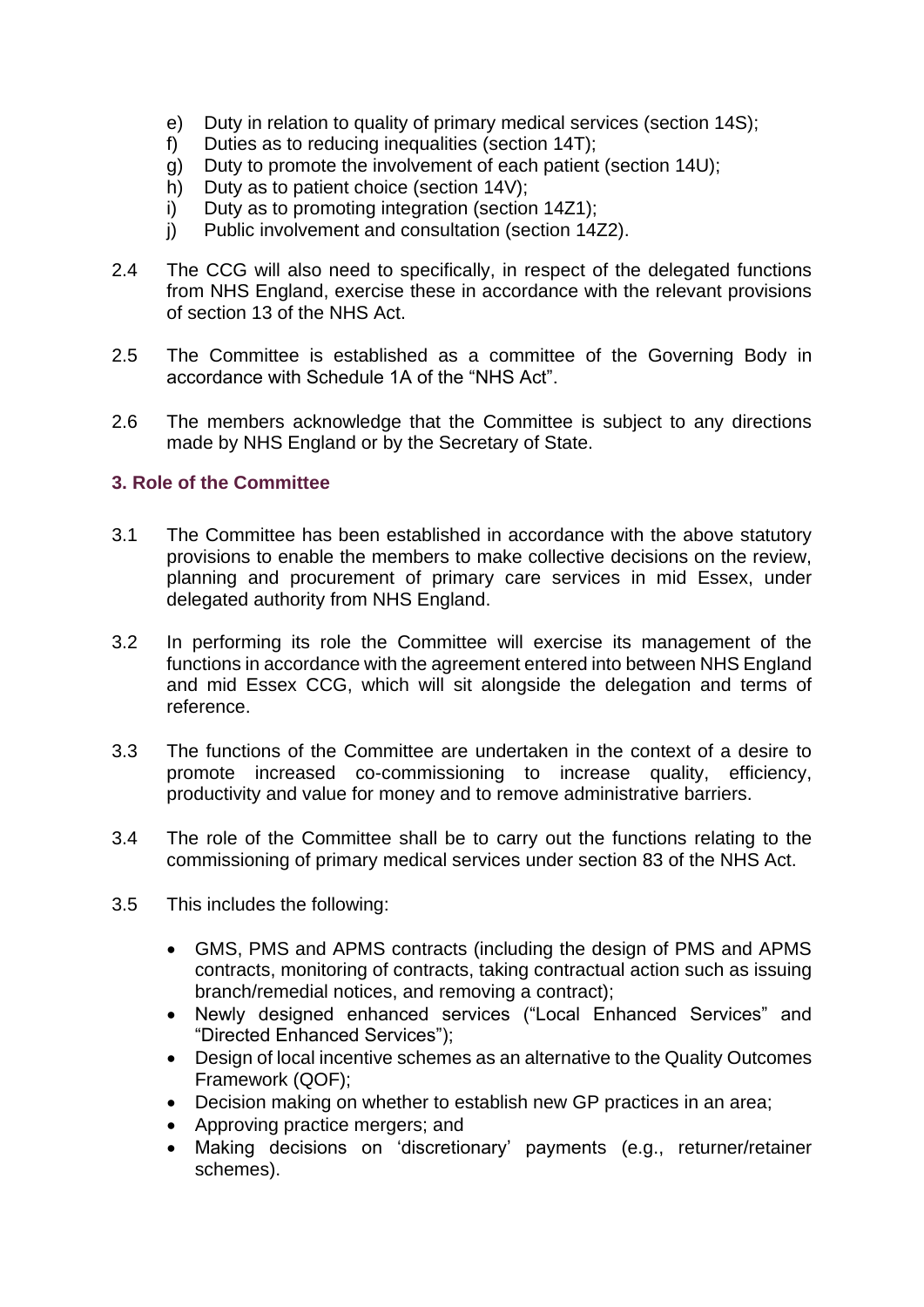- 3.6 The CCG will also carry out the following activities:
	- Delivery of the local Primary Care Strategy, Implementation and Investment Plan. Monitoring will be undertaken via this Committee;
	- Undertaking reviews of primary medical care services in mid Essex;
	- Managing the budget for the commissioning of primary medical care services in mid Essex.

# **4. Geographical Coverage**

4.1 The Committee will comprise the mid Essex CCG area**.**

# **5. Membership**

- 5.1 The Committee's membership shall consist of:
	- Lay Member, Patient and Public Involvement (Chair)
	- Second Lay Member (Deputy Chair)
	- Senior Responsible Officer for Primary Care or nominated deputy
	- NHS Alliance Director or nominated deputy
	- Chief Finance Officer or nominated deputy
	- Chief Nurse or nominated deputy
- 5.2 In addition, the following individuals may be in attendance:
	- NHS England Representative
	- Essex Health and Wellbeing Board Representative
	- **Essex Healthwatch Representative**
	- North Essex Local Medical Committee Representative
	- Up to 2 GP Governing Body Members (subject to provisions of conflicts of interest)
	- 5.3 The Chair of the Committee shall be the Lay Member for Patient and Public Involvement, who will have been appointed following the CCG appointment process.
	- 5.4 The Deputy Chair of the Committee shall be Lay member for Governance, who will have been appointed following the CCG appointment process.

# **6. Meetings and Voting**

6.1 The Committee will operate in accordance with the CCG's Standing Orders. The Clerk to the Committee will be responsible for giving notice of meetings. This will be accompanied by an agenda and supporting papers and sent to each member representative no later than 7 days before the date of the meeting. When the Chair of the Committee deems it necessary in light of the urgent circumstances to call a meeting at short notice, the notice period shall be such as s/he shall specify.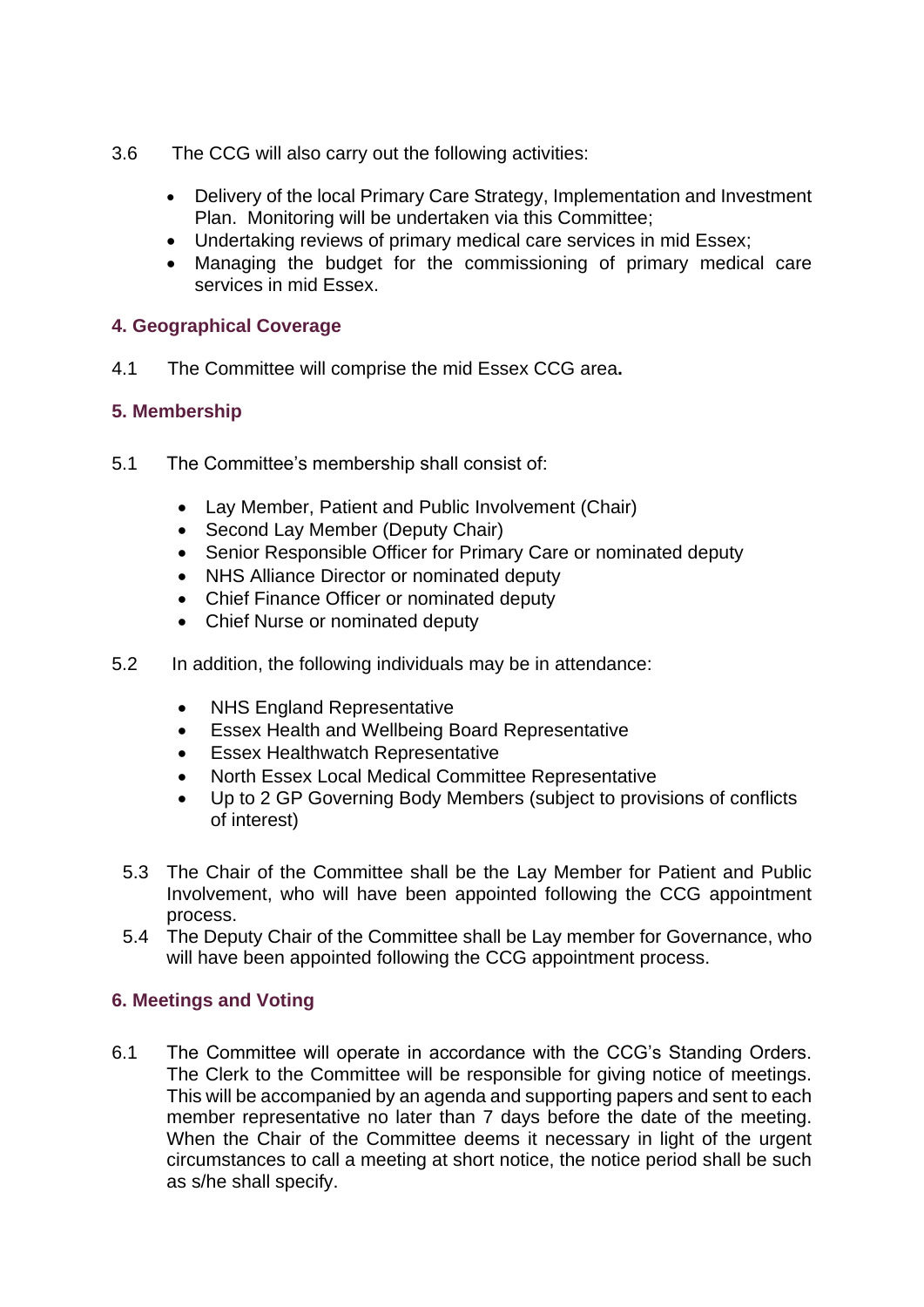6.2 Each member of the Committee shall have one vote. The Committee shall reach decisions by a simple majority of members present, but with the Chair having a second and deciding vote, if necessary. However, the aim of the Committee will be to achieve consensus decision-making wherever possible.

# **7. Emergency Decisions**

- 7.1 Should there be a requirement to make decisions between meetings the following process should be followed:
	- Full details of the decision required will be set out in a clear proposal with rationale as to why an urgent decision is needed
	- Proposal will be submitted via e-mail to Committee members
	- Minimum support required from a majority of members of the Committee including the Chair (or alternative lay member should the Chair not be available). If there is a financial implication, support will be needed from the Chief Finance Officer (or senior finance manager should the Chief Finance Officer not be available)
	- Report of the decision made presented to next scheduled meeting for endorsement.

# **8. Quorum**

- 8.1 The Committee will be quorate with four members present, at least one of which must be the Chair or Deputy Chair.
- 8.2 In the event that a scheduled meeting is not quorate then the meeting shall stand adjourned until a future date but any urgent matters may, with the agreement of the chair, be referred to the procedure for emergency decisions set out above.
- 8.3 The aim of the committee will be to reach decisions by discussion and agreement. But where necessary the chair may determine that a vote should be taken. Each member of the committee shall have one vote. The committee shall reach decisions by a simple majority of members present, but with the chair of the meeting having a second and deciding vote, if necessary.

# **9. Frequency of meetings**

- 9.1 The Committee will meet at least six times a year on dates to be agreed by the Committee.
- 9.2 Meetings of the Committee shall:
	- a) be held in public, subject to the application of 29(b);
	- b) the Committee may resolve to exclude the public from a meeting that is open to the public (whether during the whole or part of the proceedings) whenever publicity would be prejudicial to the public interest by reason of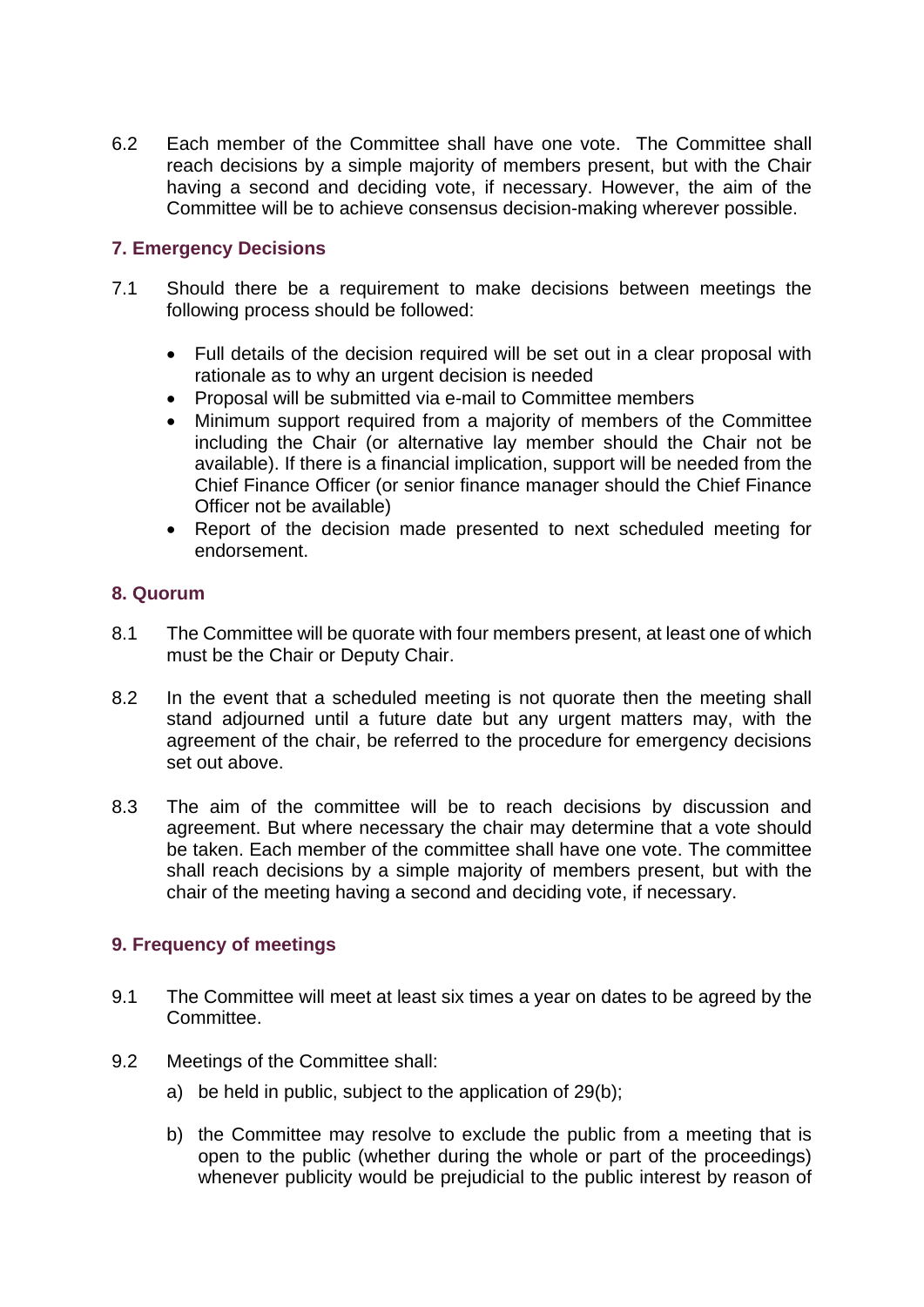the confidential nature of the business to be transacted or for other special reasons stated in the resolution and arising from the nature of that business or of the proceedings or for any other reason permitted by the Public Bodies (Admission to Meetings) Act 1960 as amended or succeeded from time to time.

- 9.3 Members of the Committee have a collective responsibility for the operation of the Committee. They will participate in discussion, review evidence and provide objective expert input to the best of their knowledge and ability, and endeavour to reach a collective view.
- 9.4 The Committee may delegate tasks to such individuals, sub-committees or individual members as it shall see fit, provided that any such delegations are consistent with the parties' relevant governance arrangements, are recorded in a scheme of delegation, are governed by terms of reference as appropriate and reflect appropriate arrangements for the management of conflicts of interest.
- 9.5 The Committee may call additional experts to attend meetings on an ad hoc basis to inform discussions.
- 9.6 Members of the Committee shall respect confidentiality requirements as set out in the CCG's Standing Orders referred to above unless separate confidentiality requirements are set out for the committee in which event these shall be observed.
- 9.7 The Committee will present its minutes to NHS England/NHS Improvement East and the governing body of Mid Essex CCG each month for information, including the minutes of any sub-committees to which responsibilities are delegated under paragraph 9.4 above.
- 9.8 The CCG will also comply with any reporting requirements set out in its constitution.
- 9.9 It is envisaged that these Terms of Reference will be reviewed from time to time, reflecting experience of the Committee in fulfilling its functions. NHS England may also issue revised model terms of reference from time to time.

#### **10. Management of Conflicts of Interest**

- 10.1 Members of the Committee will be required to declare any relevant interests to the CCG in accordance with the CCG's Conflicts of Interest Policy.
- 10.2 A register of Committee members' interests and CCG staff and staff from other organisations/Auditors who regularly attend Committee meetings will be produced for each meeting. Committee members will be required to declare interests relevant to agenda items as soon as they are aware of an actual or potential conflict so that the Committee Chair can decide on the necessary action to manage the interest in accordance with the Conflicts of Interest **Policy**